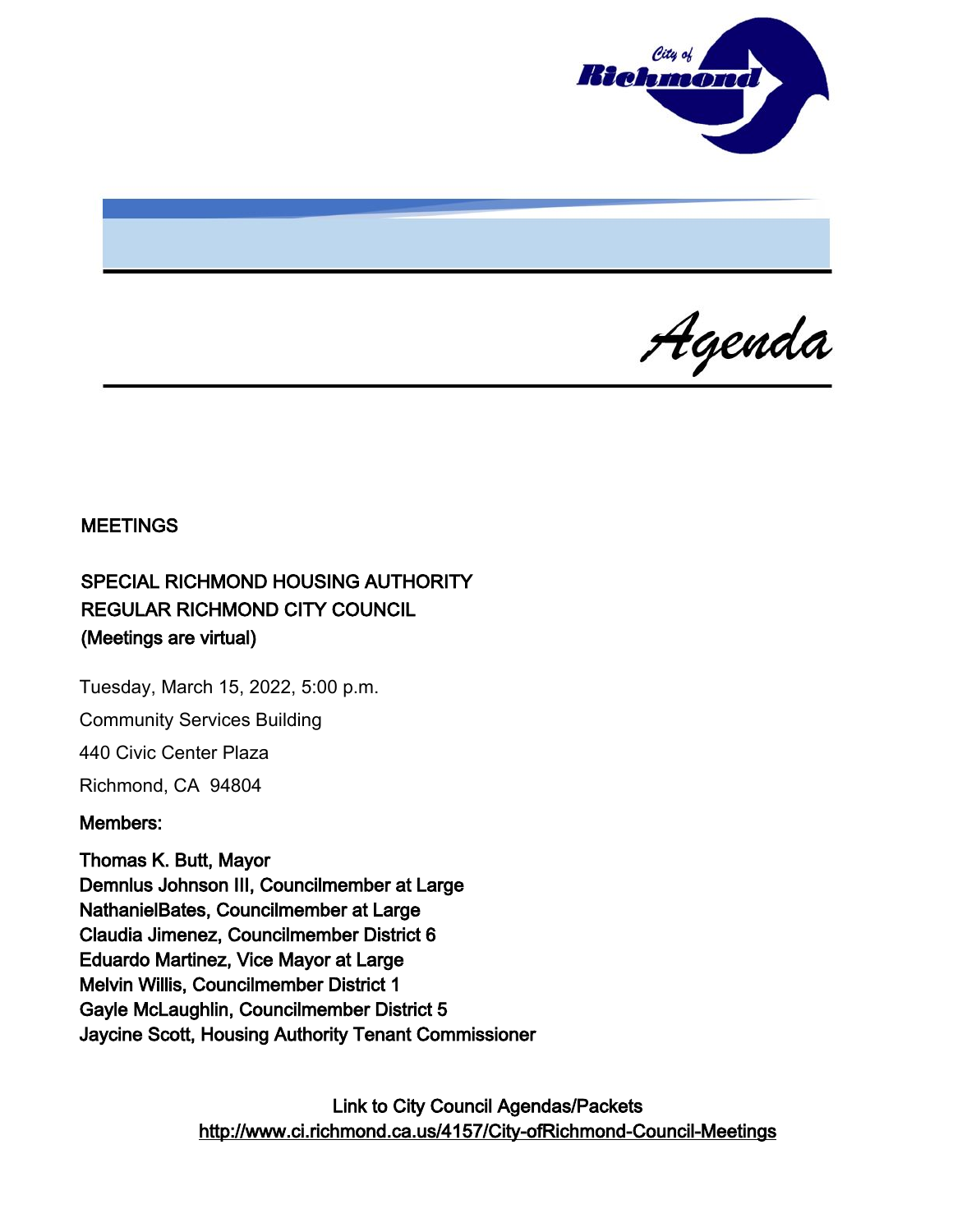### Register to receive notification of new agendas, etc. <http://www.ci.richmond.ca.us/list.aspx>

### CORONAVIRUS DISEASE (COVID-19) ADVISORY

PURSUANT to the Governor of the State of California's Assembly Bill 361 and in the interest of the public health and safety, attendance at the City of Richmond City Council meeting will be limited to Council members, essential City of Richmond staff, and members of the news media. Public comment will be confined to items appearing on the agenda and will be limited to the methods provided below.

#### How to watch the meeting from home:

- 1. KCRT Comcast Channel 28 or AT&T Uverse Channel 99
- 2. Livestream online at <http://www.ci.richmond.ca.us/3178/KCRT-Live>

**Public comment** may be submitted by mail, eComment, email and/or Zoom video conference in the manner that follows, provided that no member of the public may submit more than one verbal comment per agenda item.

Via mail: received by 1:00 p.m. the day of the meeting, sent to 450 Civic Center Plaza, 3rd Floor, Office of the Clerk, Richmond, CA 94804.

Via eComments: eComments are available once an agenda is published. Locate the meeting in "upcoming meetings" and click the comment bubble icon. Click on the item you wish to comment on. eComments can be submitted when the agenda is published and until the conclusion of public comments for the agenda item. eComments can be viewed by the City Council and members of the public as they are submitted. Email your comment to [cityclerkdept@ci.richmond.ca.us](mailto:cityclerkdept@ci.richmond.ca.us) should you have difficulty submitting an eComment during a meeting.

Via email: to [cityclerkdept@ci.richmond.ca.us](mailto:cityclerkdept@ci.richmond.ca.us) by 1:00 p.m. the day of the meeting. Emails **MUST** contain in the subject line 1) public comments – Open Session prior to Closed Session; 2) public comments – Open Forum; or 3) public comments agenda item  $\#$  [include the agenda item number]. All such email with correctly labeled subject lines will be posted on-line and emailed to the City Council before the meeting is called to order. Email received after 1:00 p.m. will be posted on-line following the meeting as part of the supplemental materials attached to the meeting minutes.

Via Zoom by video conference: for Open Session and City Council: Please click the link below to join the webinar:

https://zoom.us/j/99312205643?pwd=MDdqNnRmS2k4ZkRTOWhlUldQOUF1Zz09 Passcode: ccmeeting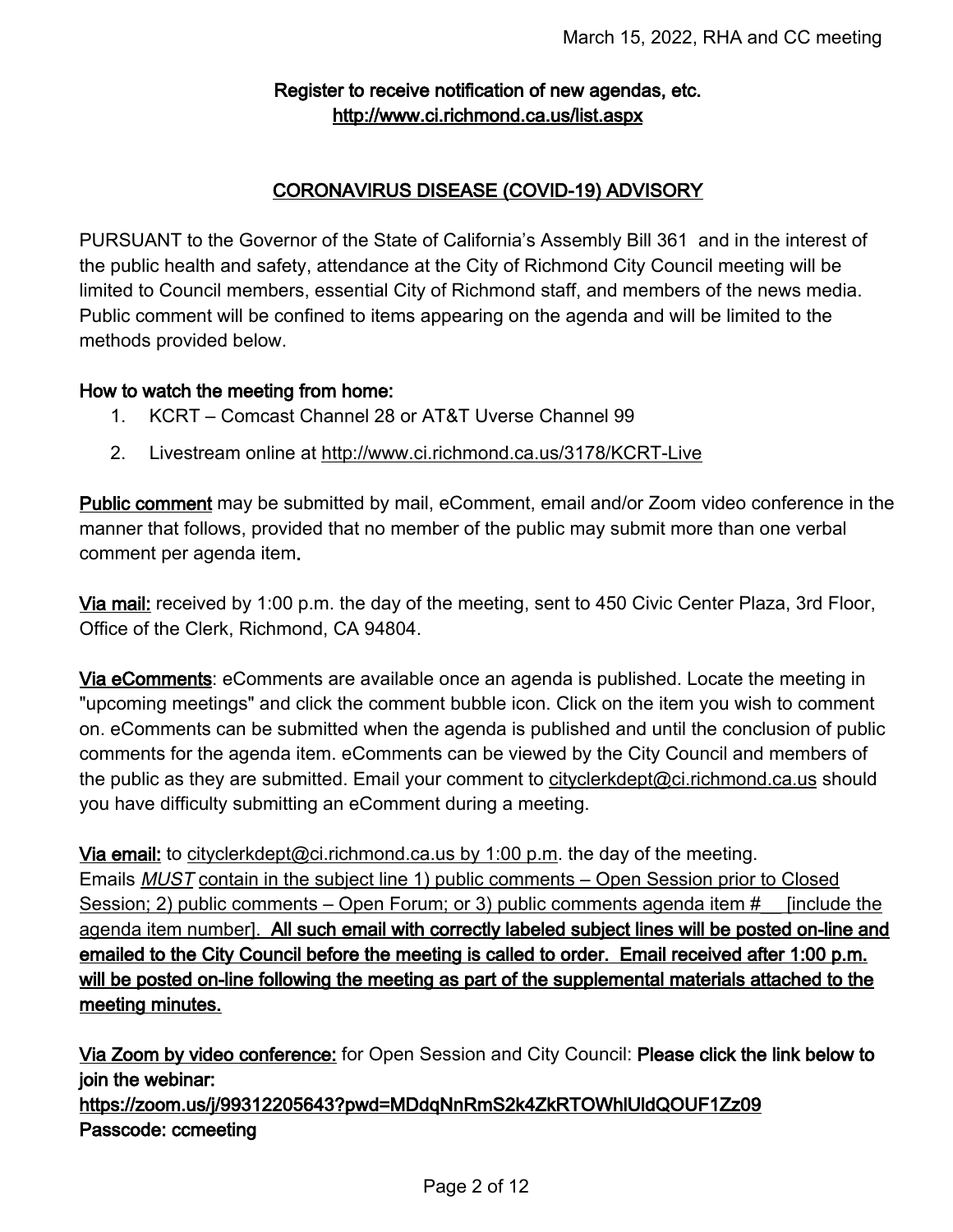By iPhone one-tap: US: +16699006833,,99312205643# or +13462487799,,99312205643# By Telephone: Dial (for higher quality, dial a number based on your current location): US: +1 669 900 6833 or +1 346 248 7799 or +1 253 215 8782 or +1 312 626 6799 or +1 929 205 6099 or +1 301 715 8592 Webinar ID: 993 1220 5643 International numbers available: <https://zoom.us/u/aehrwCgISx>

To comment by video conference: click on the Participants button at the bottom of your screen and select the "Raise Your Hand" button to request to speak when Public Comment is being asked for. When called upon, press the unmute button. After the allotted time, you will then be re-muted. \*\*

To comment by phone: you will be prompted to "Raise Your Hand" by pressing "\*9" to request to speak when Public Comment is asked for. When called upon, you will be asked to unmuted by pressing \*6. After the allotted time, you will then be re-muted. Instructions of how to raise your hand by phone are available at:

[https://support.zoom.us/hc/en-us/articles/201362663 -Joining-a-meeting-by-phone.](https://support.zoom.us/hc/en-us/articles/201362663%20-Joining-a-meeting-by-phone.) \*\*

\*\*The mayor will announce the agenda item number and open public comment when appropriate.

The City cannot guarantee that its network and/or the site will be uninterrupted. To ensure that the City Council receives your comments, you are strongly encouraged to submit your comments in writing in advance of the meeting.

AB 361 Procedures in the Event of Technical Difficulties: In the event the meeting broadcast is disrupted, or if a technical issue on the agency's end disrupts public participation, the legislative body board cannot take any further action on the agenda until the technical issue is resolved.

Properly labeled public comments will be considered a public record, put into the official meeting record, available after the meeting as supplemental materials, and will be posted as an attachment to the meeting minutes when the minutes are posted: [http://www.ci.richmond.ca.us/Archive.aspx?AMID=31.](http://www.ci.richmond.ca.us/Archive.aspx?AMID=31)

### Accessibility for Individuals with Disabilities:

Upon request, the City will provide for written agenda materials in appropriate alternative formats, or disability-related modification or accommodation, including auxiliary aids or services and sign language interpreters, to enable individuals with disabilities to participate in and provide comments at/related to public meetings. Please submit a request, including your name, phone number and/or email address, and a description of the modification, accommodation, auxiliary aid, service or alternative format requested at least two days before the meeting. Requests should be emailed to [cityclerkdept@ci.richmond.ca.us](mailto:cityclerkdept@ci.richmond.ca.us) or submitted by phone at 510-620-6513, ext. 9, or 510-620-6509. Requests made by mail to City Clerk's Office, City Council meeting, 450 Civic Center Plaza, Richmond, CA 94804 must be received at least two days before the meeting. Requests will be granted whenever possible and resolved in favor of accessibility.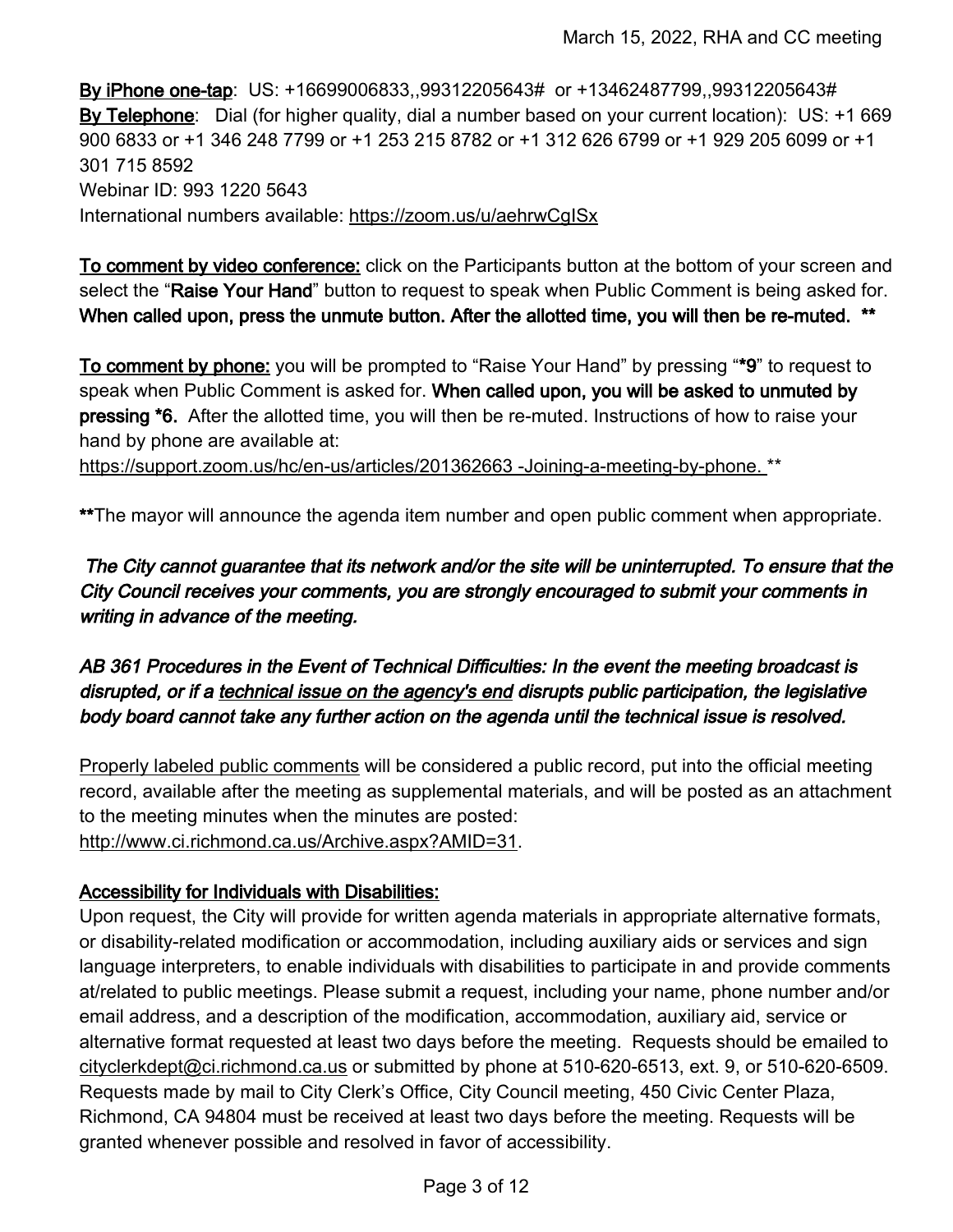### Effect of Advisory on In-person public participation:

During the pendency of Assembly Bill 361, the language in this Advisory portion of the agenda supersedes any language contemplating in-person public comment.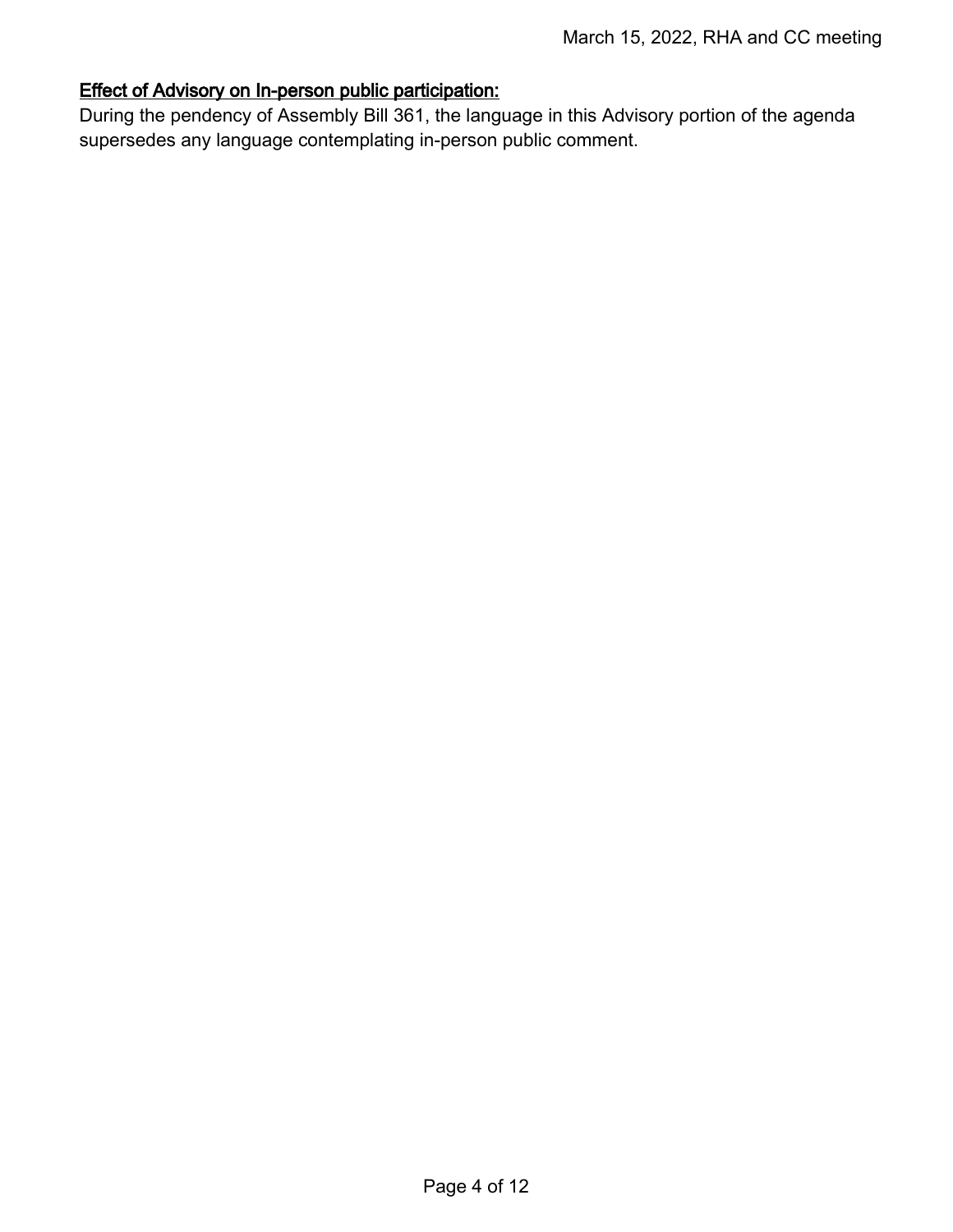### Pages

### A. OPEN SESSION TO HEAR PUBLIC COMMENT BEFORE CLOSED SESSION

5:00 p.m.

B. ROLL CALL

.

- C. CLOSED SESSION
	- C.1. PUBLIC EMPLOYEE PERFORMANCE EVALUATION (Government Code Section 54957)
		- Title: City Clerk
	- C.2. CONFERENCE WITH LEGAL COUNSEL EXISTING LITIGATION (paragraph (1) of Subdivision [d] of Government Code Section 54956.9)
		- SPRAWLDEF et al. v. City of Richmond
		- The Guidiville Rancheria of California, et al. v. The United States of America, et. al.
		- North Coast Rivers Alliance et al./Point Molate Alliance et al. v. City of Richmond
		- City of Richmond v. Thomas K. Butt
	- C.3. CONFERENCE WITH LEGAL COUNSEL ANTICIPATED LITIGATION (Significant exposure to litigation pursuant to paragraph (2) or (3) of Subdivision (d) [as applicable] of Government Code Section 54956.9)
		- Three Cases

In light of the California Court of Appeal's decision in Fowler v. City of Lafayette, the City Attorney's Office is attaching to this agenda four communications regarding the amended judgment and various agreements related to Point Molate. These letters provide the existing facts and circumstances for going into closed session on these items pursuant to California Government Code Section 54956.9(d)(2) and  $(e)(3)$ .

## D. PUBLIC COMMENT BEFORE CLOSED SESSION

## E. ADJOURN TO CLOSED SESSION

 $\mathcal{L}_\text{max}$  , and the contract of the contract of the contract of the contract of the contract of the contract of the contract of the contract of the contract of the contract of the contract of the contract of the contr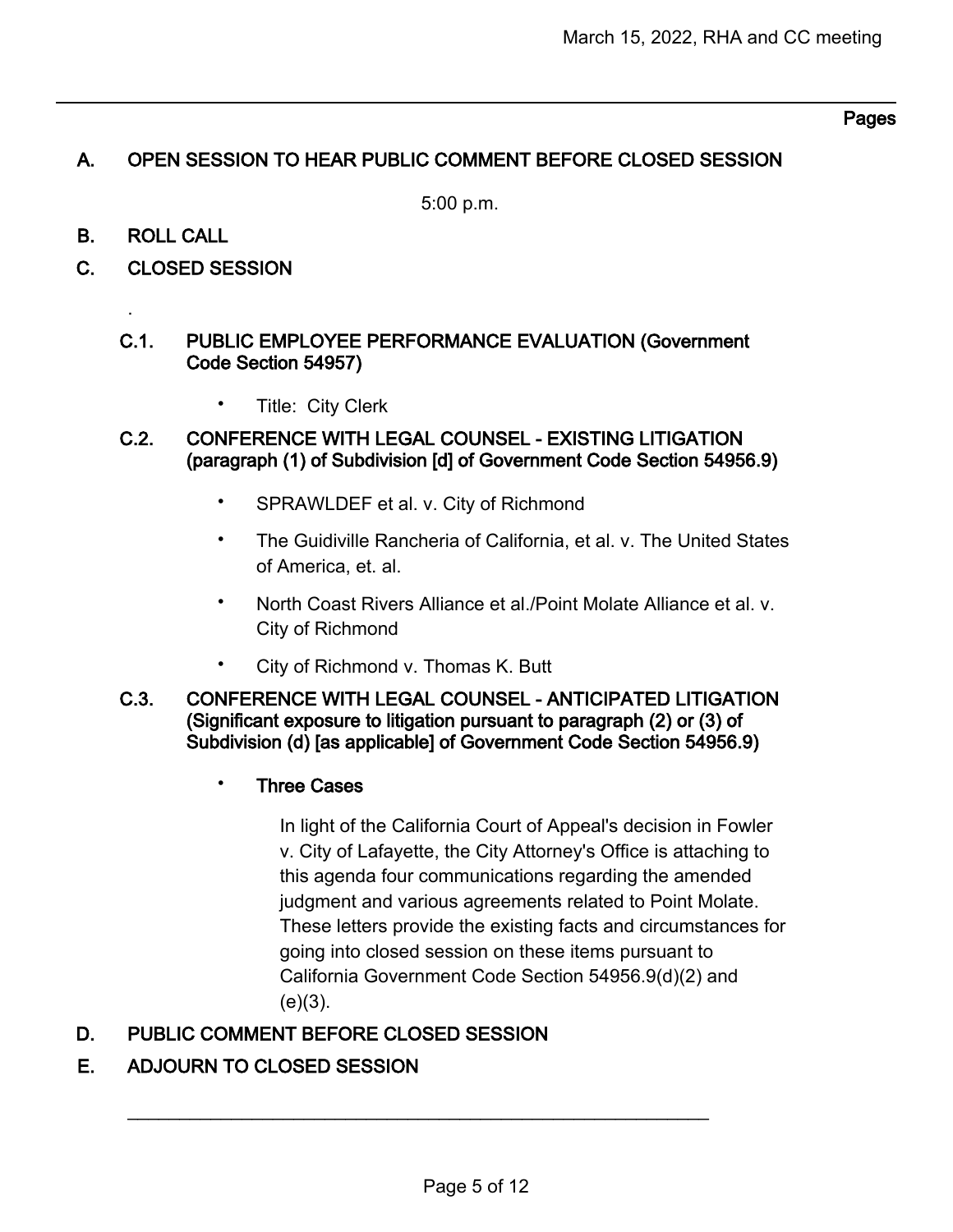15

### F. SPECIAL MEETING OF THE RICHMOND HOUSING AUTHORITY

6:25 p.m.

- G. ROLL CALL
- H. PUBLIC COMMENT INSTRUCTIONAL VIDEO
- I. STATEMENT OF CONFLICT OF INTEREST
- J. REPORT FROM THE EXECUTIVE DIRECTOR
- K. AGENDA REVIEW
- L. HOUSING AUTHORITY OPEN FORUM
- M. HOUSING AUTHORITY CONSENT CALENDAR 13
	- M.1. Continued use of teleconference technology for meetings of the Board of Commissioners of the Richmond Housing Authority pursuant to the provisions of AB 361

ADOPT a resolution requiring the continued use of teleconferencing for the meetings of the Board of Commissioners of the Richmond Housing Authority pursuant to the provisions of AB 361 – City Clerk's Office (Pamela Christian 510-620-6513).

#### M.2. Contract with Automatic Door Systems, Inc. 19

ADOPT a resolution approving a contract with Automatic Door Systems, Inc. to complete the Nevin Plaza front door repair project, for an amount not to exceed \$24,591 including a ten (10) percent contingency (\$2,229) – Richmond Housing Authority (Nannette Beacham 510-621-1300).

### M.3. Emergency Contract with JT Plumbing 68 and 58

ADOPT a resolution approving an emergency contract with JT Plumbing to complete plumbing repairs at Nevin Plaza for an amount not to exceed \$11,485 – Richmond Housing Authority (Nannette Beacham 510-621- 1300).

### M.4. Contract Amendment with CD & Power DBA Got Power

ADOPT a resolution approving an emergency contract amendment with CD & Power DBA Got Power to continue to provide load testing, and emergency or urgent repairs to generators at Nevin Plaza in the amount of \$8,457.66, for a not to exceed total contract amount of \$11,457.66, and extending the term to June 30, 2022 – Richmond Housing Authority (Nannette Beacham 510-621-1300).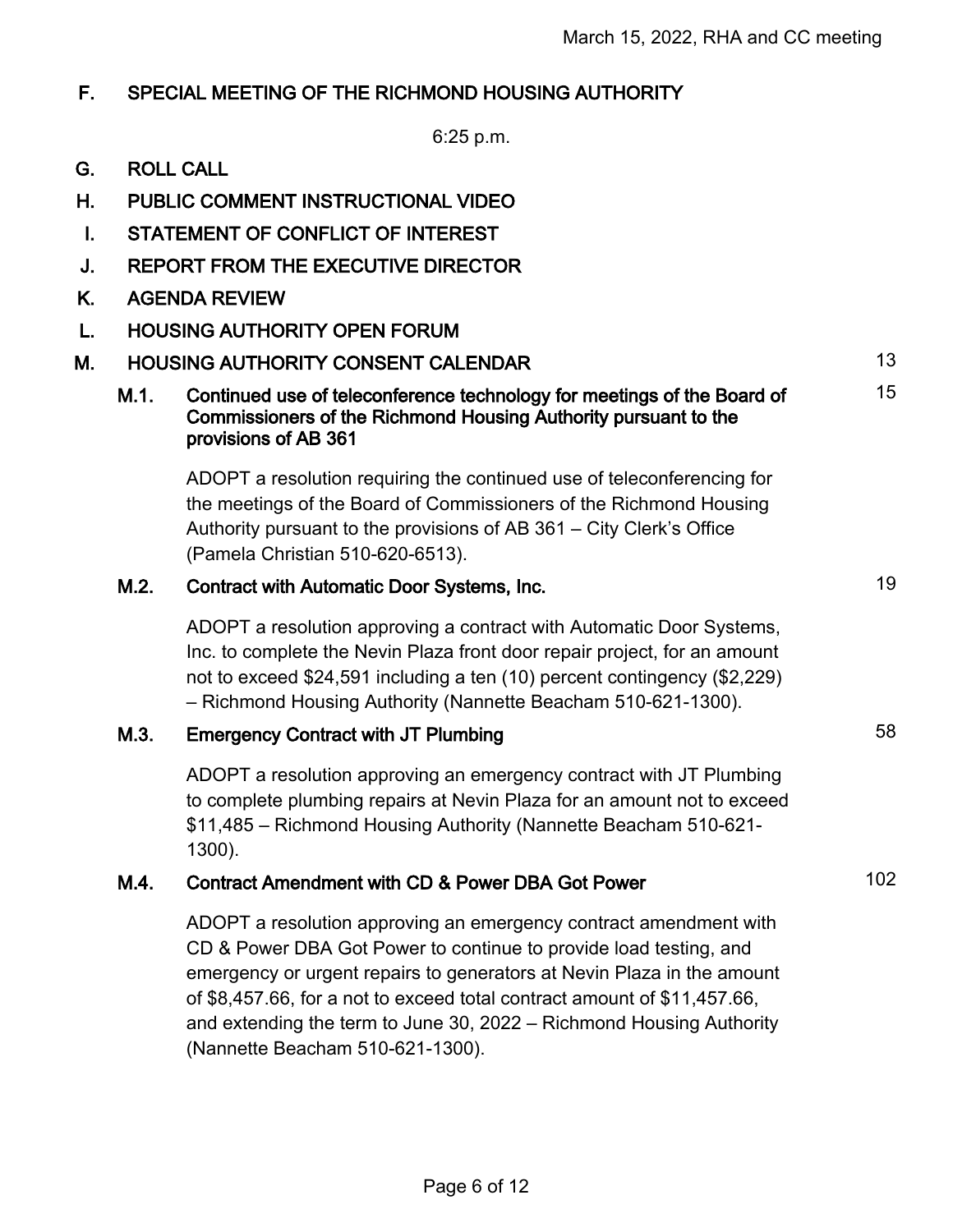# M.5. Housing Authority Minutes **152**

APPROVE the minutes of the January 25, 2022, special Richmond Housing Authority meeting - City Clerk's Office (Pamela Christian 510- 620-6513).

 $\overline{\phantom{a}}$  , and the contribution of the contribution of the contribution of the contribution of the contribution of the contribution of the contribution of the contribution of the contribution of the contribution of the

## N. ADJOURNMENT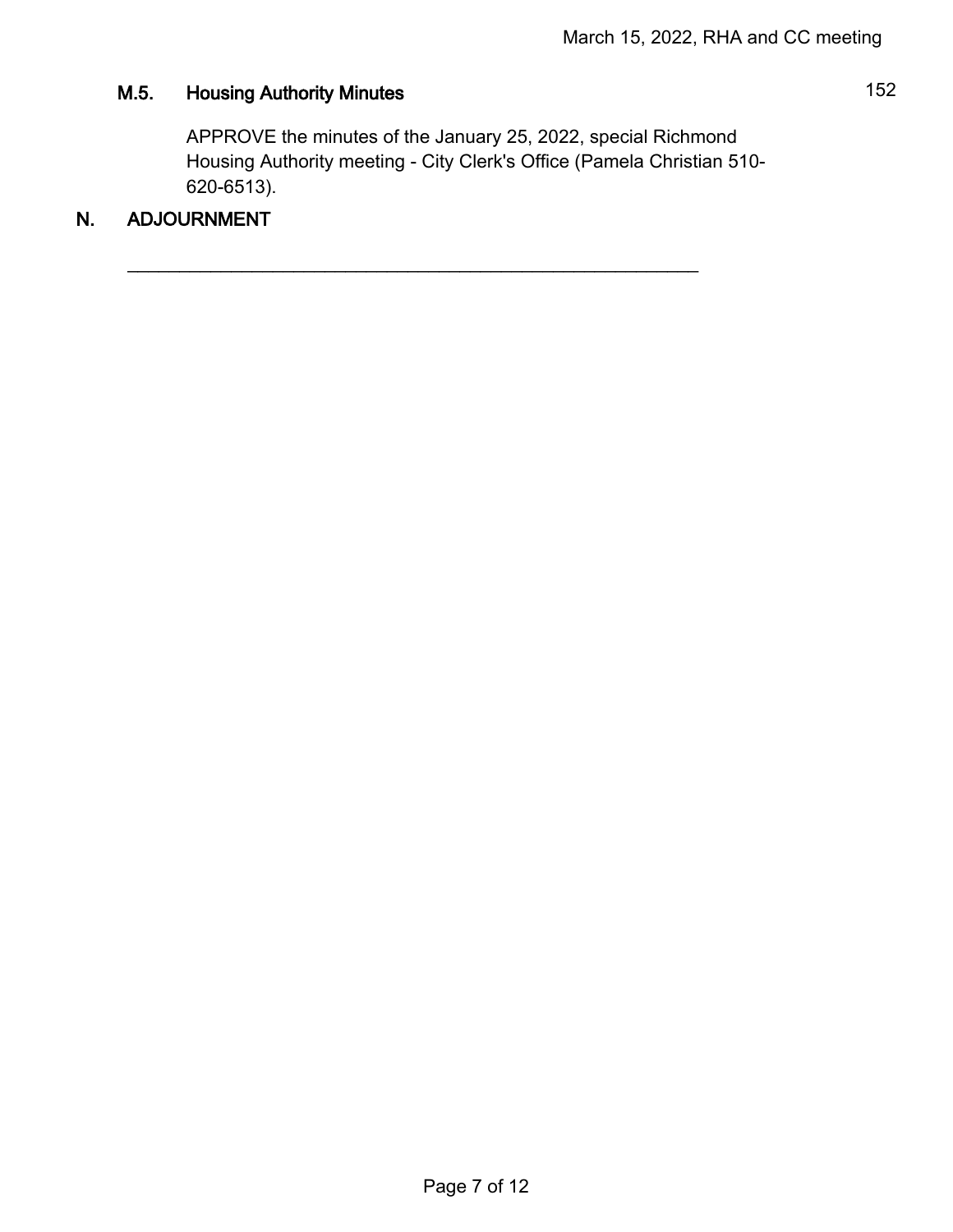### O. REGULAR MEETING OF THE RICHMOND CITY COUNCIL

6:30 p.m.

- P. ROLL CALL
- Q. STATEMENT OF CONFLICT OF INTEREST
- R. AGENDA REVIEW
- S. REPORT FROM THE CITY ATTORNEY OF FINAL DECISIONS MADE DURING CLOSED SESSION
- T. REPORT FROM THE CITY MANAGER (public comment allowed under Open Forum)
- U. REPORT FROM THE IMPLEMENTATION SUB-COMMITTEE FOR REIMAGINING TASK FORCE - 3rd Tuesday (public comment allowed under Open Forum)
- V. OPEN FORUM FOR PUBLIC COMMENT
- W. CITY COUNCIL CONSENT CALENDAR

#### W.1. City Clerk's Office

#### W.1.a. Continued use of teleconferencing for the meetings of all City legislative bodies pursuant to the provisions of Assembly Bill (Ab) 361 154

ADOPT a resolution requiring the continued use of teleconferencing for the meetings of all City legislative bodies pursuant to the provisions of Assembly Bill 361 – City Clerk's Office (Pamela Christian 510-620-6513).

#### W.1.b. City Council Minutes 158

APPROVE the minutes of the January 25 and February 1, 2022, regular City Council meetings - City Clerk's Office (Pamela Christian 510-620-6513).

#### W.2. Community Development

### W.2.a. Contract with Action Data Systems, LLC 173

APPROVE a contract with Action Data Systems, LLC to design and develop a mobile and web application for a geolocated, historical walking tour of certain historical sites within the City of Richmond, for an amount not to exceed \$15,000, from March 15, 2022, to December 31, 2025 – Community Development Department (Lina Velasco 510-620-6706).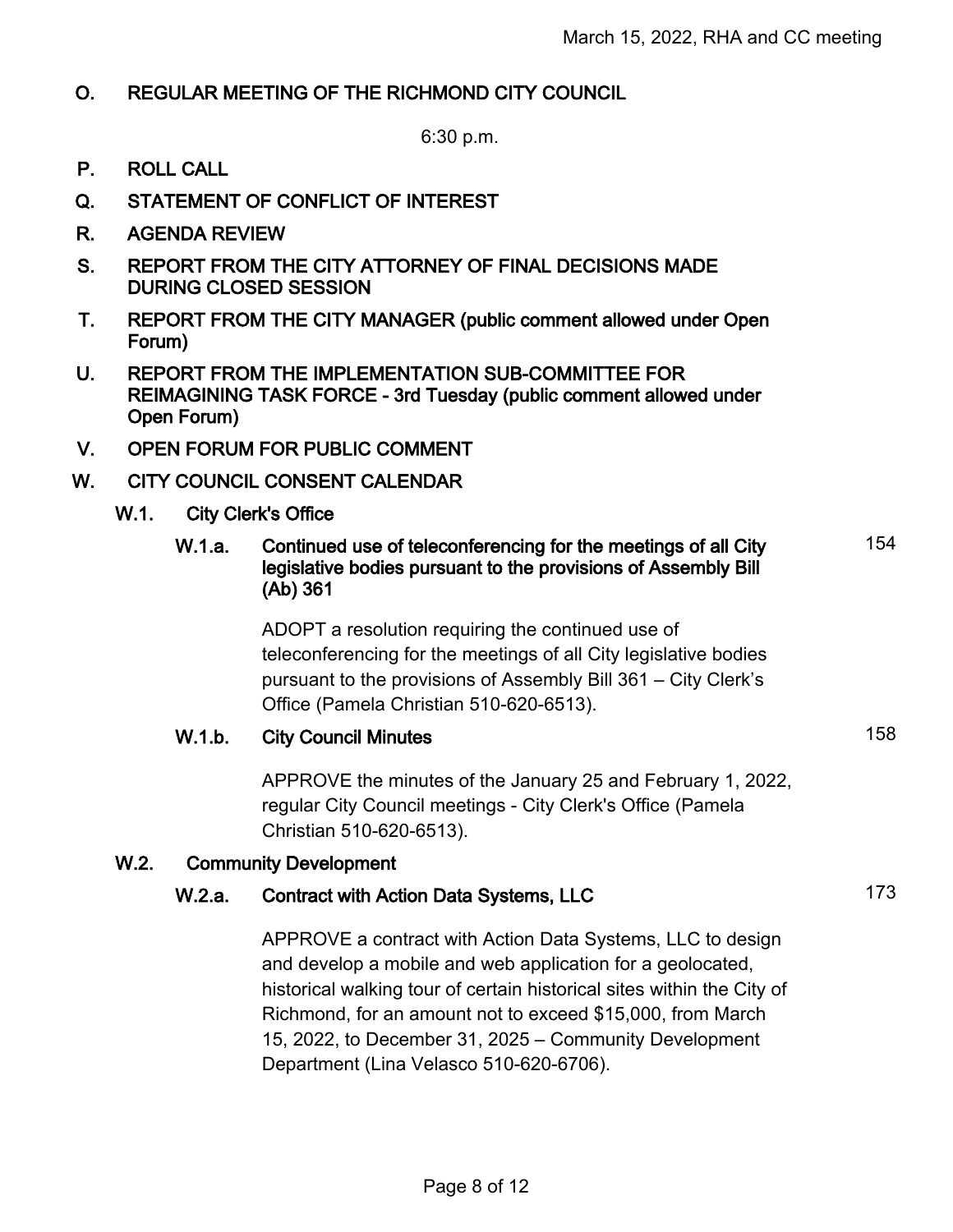### W.2.b. Housing Element Annual Progress Report 2021 276

ADOPT a resolution accepting the 2021 Annual Progress Report for the City's Housing Element (2015-2023) – Community Development Department (Lina Velasco 510-620- 6706).

#### W.3. Finance Department

#### W.3.a. Contract with Debtbook for Debt and Lease Management **Software**

APPROVE the purchase of DebtBook software using the National Cooperative Purchasing Alliance (NCPA) contract, to aid the City in meeting Governmental Accounting Standard GASB 87 – Accounting for Leases, in an amount not to exceed \$13,500, for a term of one year beginning March 16, 2022, through March 15, 2023, with a possible two year extension, for a total contract amount not to exceed \$40,500 – Finance Department (Belinda Brown 510-620-6740/Delmy Cuellar 510- 620-6790).

#### W.4. Fire Department

#### W.4.a. Resolution and Interagency Agreement to Support Hazardous Materials Program

ADOPT a resolution to accept and appropriate \$360,335 in funding from the Contra Costa County Health Services Hazardous Materials Division; and APPROVE a one-year interagency agreement from July 1, 2021, to June 30, 2022, in support of the Fire Department's Hazardous Materials Response Program – Fire Department (Chief Angel Montoya 510-307-8041).

#### W.5. Human Resources

#### W.5.a. Contract with Matrix Consulting Group for Emergency Services Data Analysis and Report

527

508

475

APPROVE a contract with Matrix Consulting Group in an amount not to exceed \$124,000 to conduct an emergency services data analysis – Human Resources Department (Anil Comelo 510-620-6609).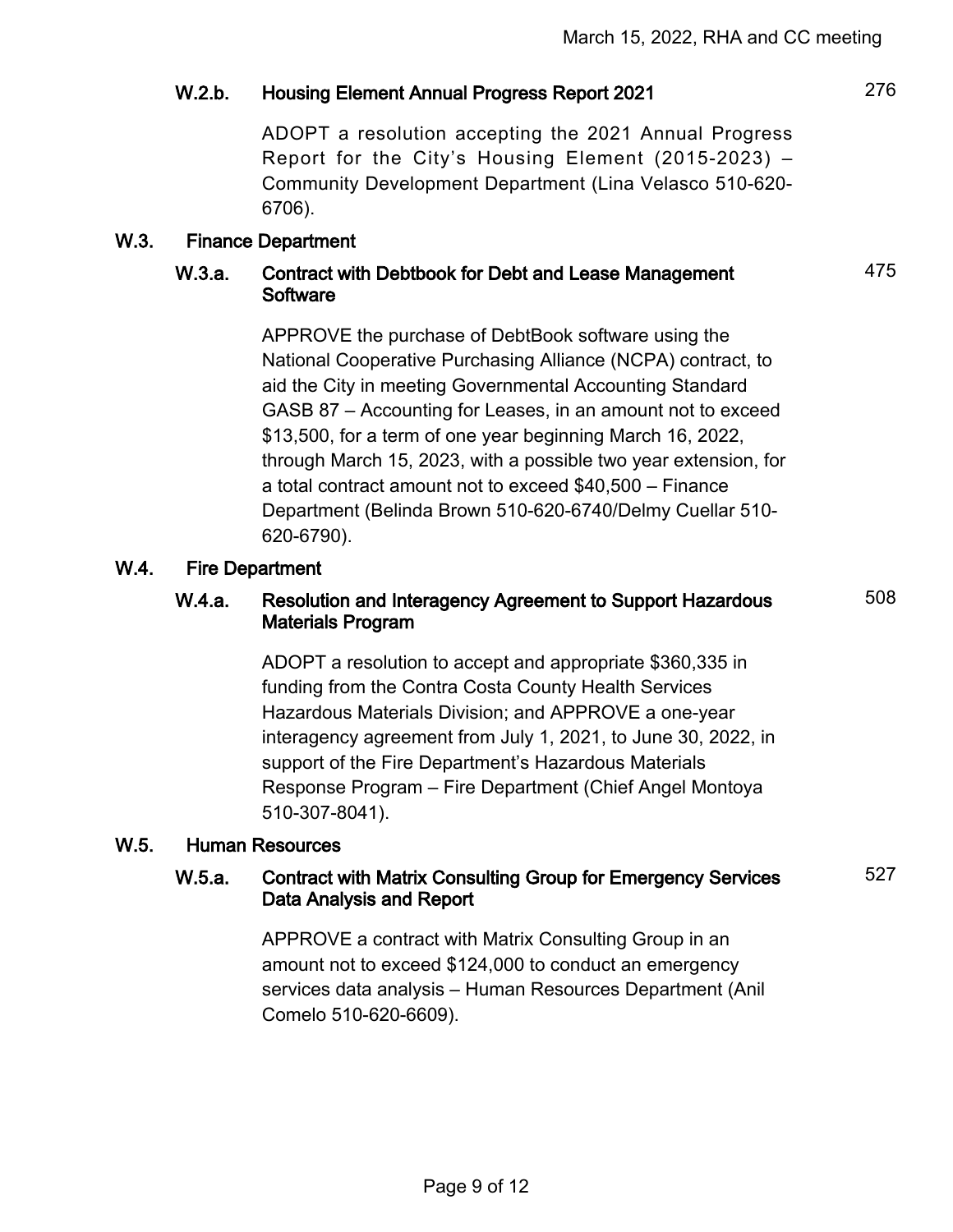566

570

### W.5.b. Resolution Amending the Salary Schedule for Neighborhood Change Agent, Resident Housing Manager, Senior Resident Housing Manager

ADOPT a resolution amending the salary schedule for Neighborhood Change Agent, Resident Housing Manager, Senior Resident Housing Manager Classifications – Human Resources Department (Anil Comelo/ Sharrone Taylor 510-620- 6600).

### W.6. Library and Community Services

### W.6.a. Graphic Art Services and Promotional Products for Richmondworks and the RichmondBUILD Academy.

APPROVE an amendment to the contract with Alliance Graphics, Inc. to provide additional graphic art services and promotional products for RichmondWORKS and the RichmondBUILD Academy. The contract term will be extended through June 30, 2023, and the contract amount will be increased by \$11,000, for a total contract amount not to exceed \$51,000 – Library and Community Services Department (Tamara Walker/Fred Lucero 510-621-1562)

#### W.7. Mayor's Office

### W.7.a. Appointment(s) to the Zhousan Sister City Commission 603

APPROVE appointment(s) to the Richmond-Zhoushan Sister City Commission; APPOINT Ed Medina, new appointment, seat #7, term expiration date December 31, 2024; Jason Tran, new appointment, seat #9, term expiration date December 31, 2024 – Office of the Mayor (Mayor Tom Butt 510-620-6503).

### W.7.b. Appointment(s) to the Personnel Board 607

APPROVE appointment(s) to the Personnel Board; APPOINT Larry Wirsig, new appointment, seat #3, Council appointed, term expiration December 31, 2027; APPOINT Vernetta Buckner, new appointment, seat #5, Council appointed, term expiration December 31, 2027 - Office of the Mayor (Mayor Tom Butt 510-620-6503).

## W.7.c. Appointment(s) to the Community Police Review Commission 611

APPROVE appointment(s) to the Community Police Review Commission; APPOINT Steven Lacy, re-appointment, seat #7, term expiration date November 1, 2024 - Office of the Mayor (Mayor Tom Butt 510-620-6503).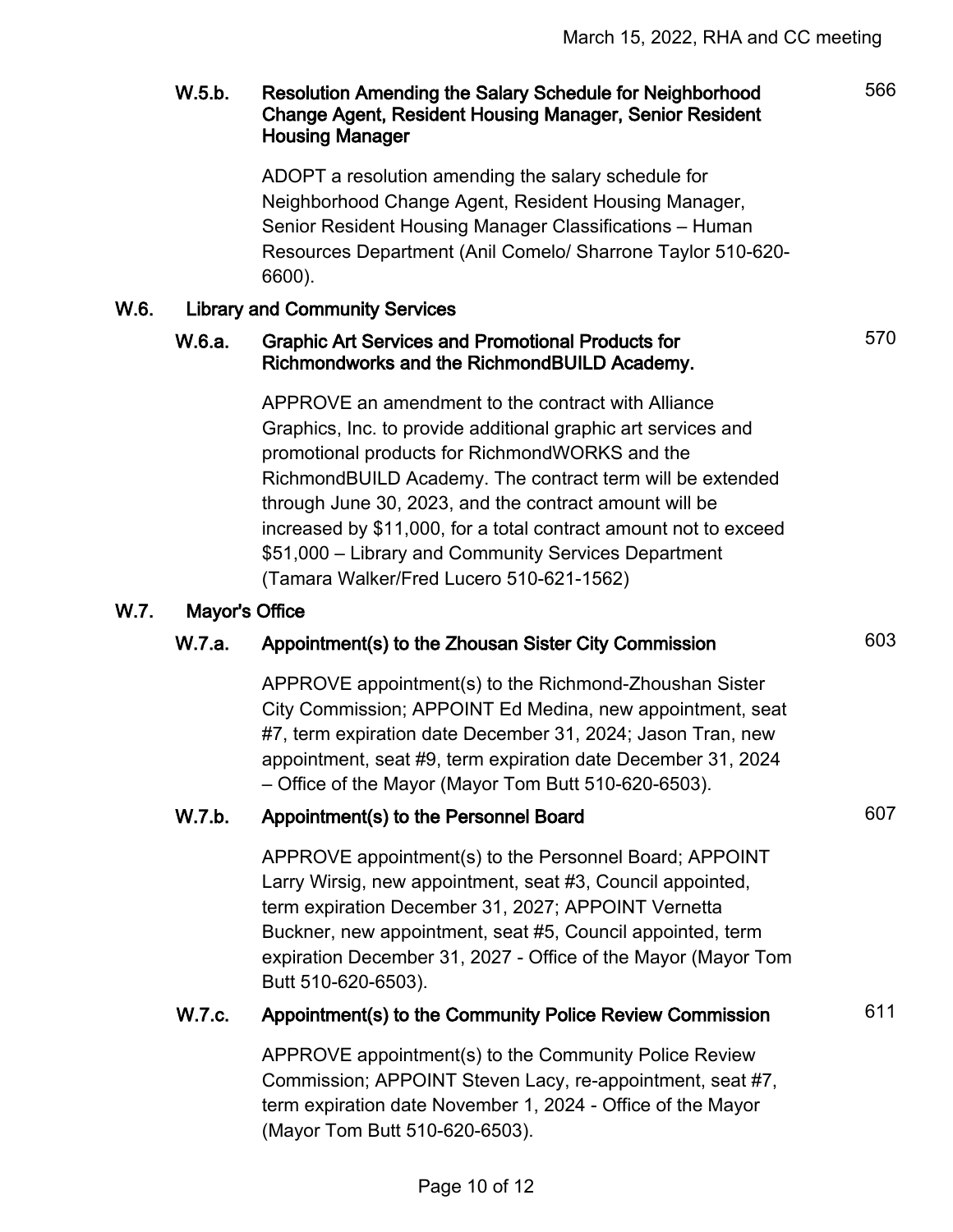|      | W.7.d.              | Appointment(s) to Update the Design Review Board                                                                                                                                                                                                                                                                  | 614 |
|------|---------------------|-------------------------------------------------------------------------------------------------------------------------------------------------------------------------------------------------------------------------------------------------------------------------------------------------------------------|-----|
|      |                     | APPROVE an appointment to the Design Review Board;<br>APPOINT Marcus Christeson, new appointment, seat #6, term<br>expiration date of March 17, 2024 - Office of the Mayor (Mayor<br>Tom Butt 510-620-6503).                                                                                                      |     |
|      | W.7.e.              | Appointment(s) to the Library Commission                                                                                                                                                                                                                                                                          | 617 |
|      |                     | APPROVE appointment(s) to update the Library Commission;<br>APPOINT Thomas Kaun new appointment, seat #3, term<br>expiration date July 1, 2025 - Office of the Mayor (Mayor Tom<br>Butt 510-620-6503).                                                                                                            |     |
|      | W.7.f.              | Appointment(s) to the Urban Forest Advisory Committee                                                                                                                                                                                                                                                             | 620 |
|      |                     | APPROVE appointment(s) to the Urban Forest Advisory<br>Committee; APPOINT Robert Stanley, new appointment, seat<br>#4, term expiration date November 17, 2024; Stewart<br>Winchester, new appointment, seat #8, term expiration date<br>November 17, 2024 - Office of the Mayor (Mayor Tom Butt 510-<br>620-6503) |     |
| W.8. | <b>Public Works</b> |                                                                                                                                                                                                                                                                                                                   |     |
|      | W.8.a.              | Appropriate Revenues and Expenditures Related to Plan<br><b>Review and Inspection Services for Development Project</b>                                                                                                                                                                                            | 624 |
|      |                     | ADOPT a resolution for authorization to appropriate \$175,000 in<br>revenues and \$175,000 in expenditures related to plan review<br>and inspection services for development projects into the Public<br>Works Department Fiscal Year 2021-2022 budget - Public<br>Works Department (Joe Leach 510-620-5478).     |     |
|      | W.8.b.              | <b>Contract Amendment for NCE Engineering On-call Professional</b><br><b>Services</b>                                                                                                                                                                                                                             | 627 |
|      |                     | APPROVE a resolution amending NCE (Richmond Engineering<br>Consultant Company) on-call professional services contract to<br>increase their contract funding capacity by \$2,060,000, to an<br>amount not to exceed \$3,860,000 - Public Works Department<br>(Joe Leach 510-620-5478).                             |     |
|      | W.8.c.              | Harbour-8 Park Expansion - Land Donation for Subject                                                                                                                                                                                                                                                              | 640 |
|      |                     | ADOPT a resolution authorizing the city manager or their<br>designee to execute all required documents to facilitate the<br>acceptance of the 6,800-sf land donation by POGO Park -<br>Public Works Department (Joe Leach 510-620-5478/Greg<br>Hardesty 510-620-6920).                                            |     |